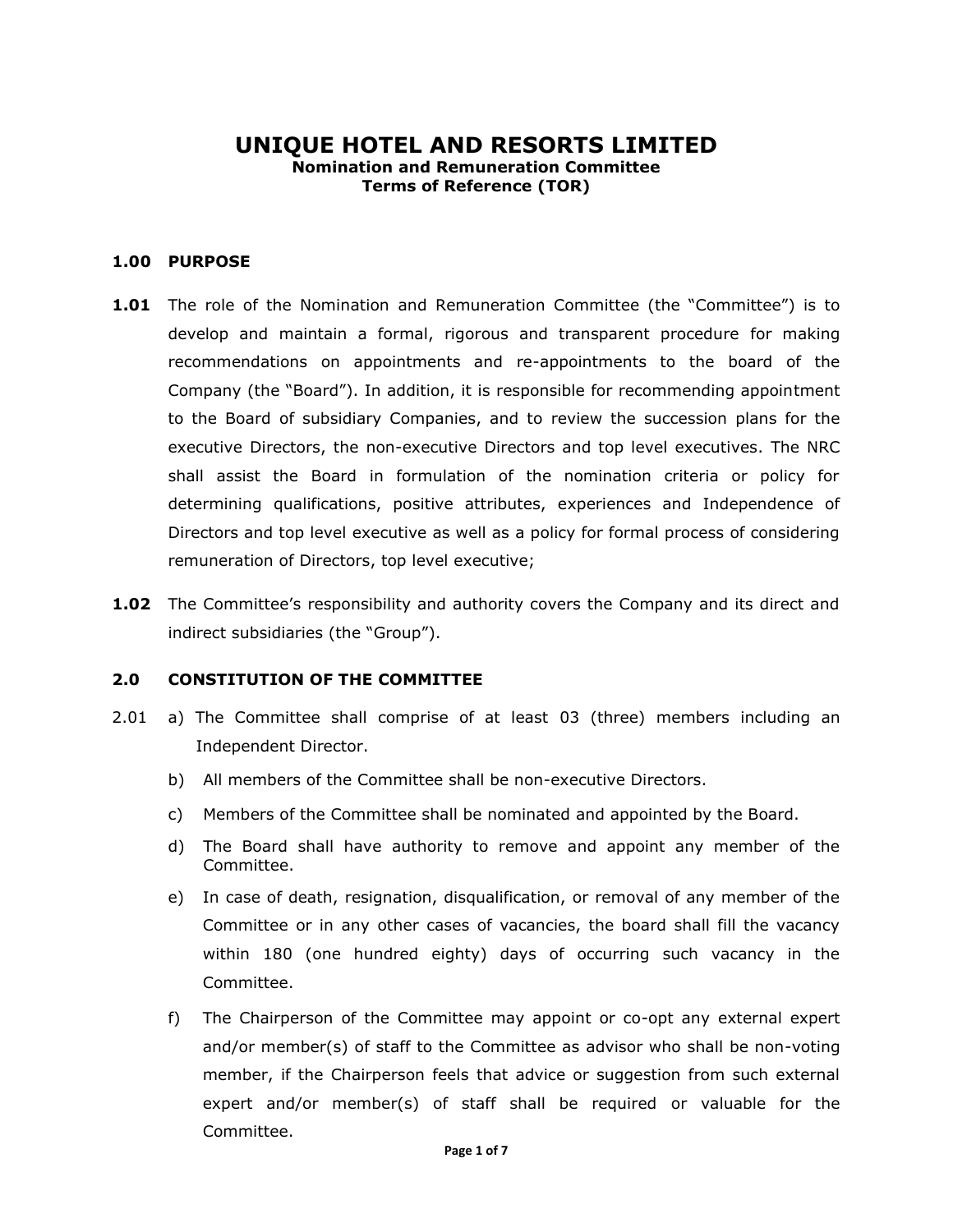### 2.02 **SECRETARY OF THE COMMITTEE:**

The Company Secretary shall act as the secretary of the Committee. In the absence of the Company Secretary his or her nominee, shall act as the secretary of the Committee (the "Secretary") and shall ensure that where members have concerns on any matters raised or any proposed action, those concerns are recorded in the Committee minutes.

#### 2.03 **MEETING FEE:**

The members of the subcommittee will be entitled to receive Director's fees or honorarium for attending each meeting as decided by the Board. No member of the NRC shall receive, either directly or indirectly, any remuneration for any advisory or consultancy role or otherwise, other than Director's fees or honorarium from the Company.

### 2.04 **CHAIRPERSON OF THE COMMITTEE:**

- a) The Board shall select 1 (one) member of the NRC to be Chairperson of the Committee, who shall be an Independent Director.
- b) In the absence of the Chairperson of the NRC, the remaining members may elect one of themselves as Chairperson for that particular meeting and the reason of absence of the regular Chairperson shall be duly recorded in the minutes.
- c) The Chairperson of the NRC shall attend the annual general meeting (AGM) to answer the queries of the shareholders.

Provided that in absence of Chairperson of the NRC, any other member from the NRC shall be selected to be present in the annual general meeting (AGM) for answering the shareholder's queries and reason for absence of the Chairperson of the NRC shall be recorded in the minutes of the AGM.

### 2.05 **VOTING POWER:**

Only members of the Committee shall have the right to attend and vote at Committee meetings. However, other individuals such as the Chief Executive Officer, other Directors and external advisers may be invited to attend for all or part of any meeting as and when appropriate and necessary and with the agreement of the Committee Chair. The Committee shall remain independent of management and majority shareholders at all times.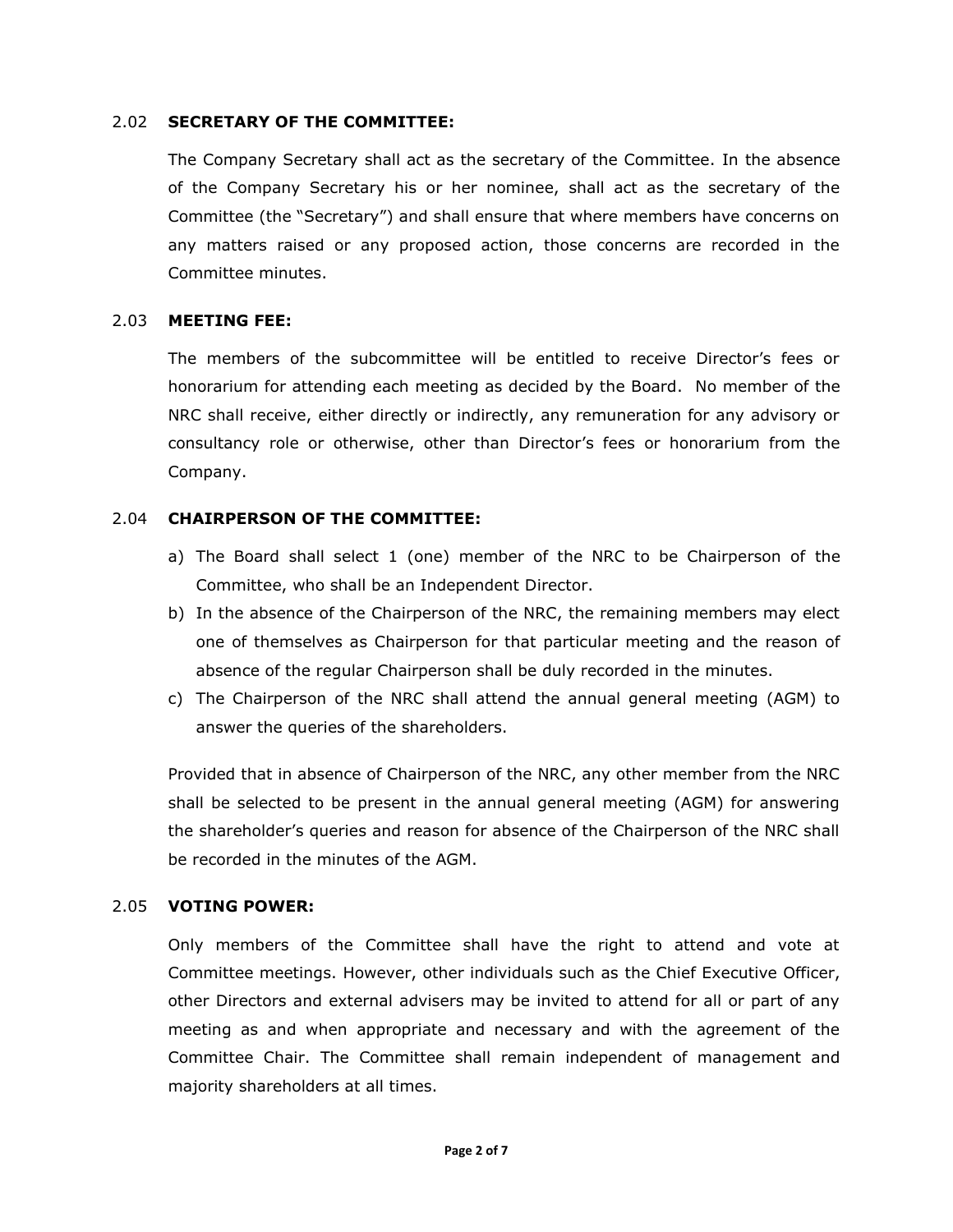### 2.06 **Each member of the Committee shall disclose to the Committee:**

- (a) Any personal financial interest (other than as a shareholder) in any matter to be decided by the Committee;
- (b) Any potential conflict of interest arising from a cross-directorship.
- (c) Any such member shall abstain from voting on resolutions of the Committee in relation to which such interest exists and from participating in the discussions concerning such resolutions and (if so requested by the Board) shall resign from the Committee.

# **3.00 QUORUM :**

The quorum of the meeting of the NRC shall be constituted in presence of either two members or two third of the members of the Committee, whichever is higher, where presence of an independent director is must. The quorum of the NRC meeting shall not be constituted without attendance of at least an independent director.

### **4.00 MEETINGS :**

- 4.1 **Frequency of the meeting:** The NRC shall conduct at least one meeting in a financial year. The Chairperson of the NRC may convene any emergency meeting upon request by any member of the NRC. The proceedings of each meeting of the NRC shall duly be recorded in the minutes and such minutes shall be confirmed in the next meeting of the NRC.
- 4.2 **Notice of the meeting :** Notice of each meeting confirming the venue, time and date together with an agenda of items to be discussed and supporting papers shall, unless otherwise agreed, be issued to each Committee member and, as appropriate, any other person invited to attend, no later than three working days before the date of the meeting, to enable full and proper consideration to be given to the issues. All reasonable efforts should be made to arrange such meetings so that members are able to attend them.
- 4.3 **Casting vote :** The Committee Chair shall have a casting vote in the event of an equality of votes and attendees may be asked to leave to allow discussions of matters relating to them. The Secretary shall ascertain at the beginning of each meeting of the Committee the existence of any conflicts of interest and minute them accordingly.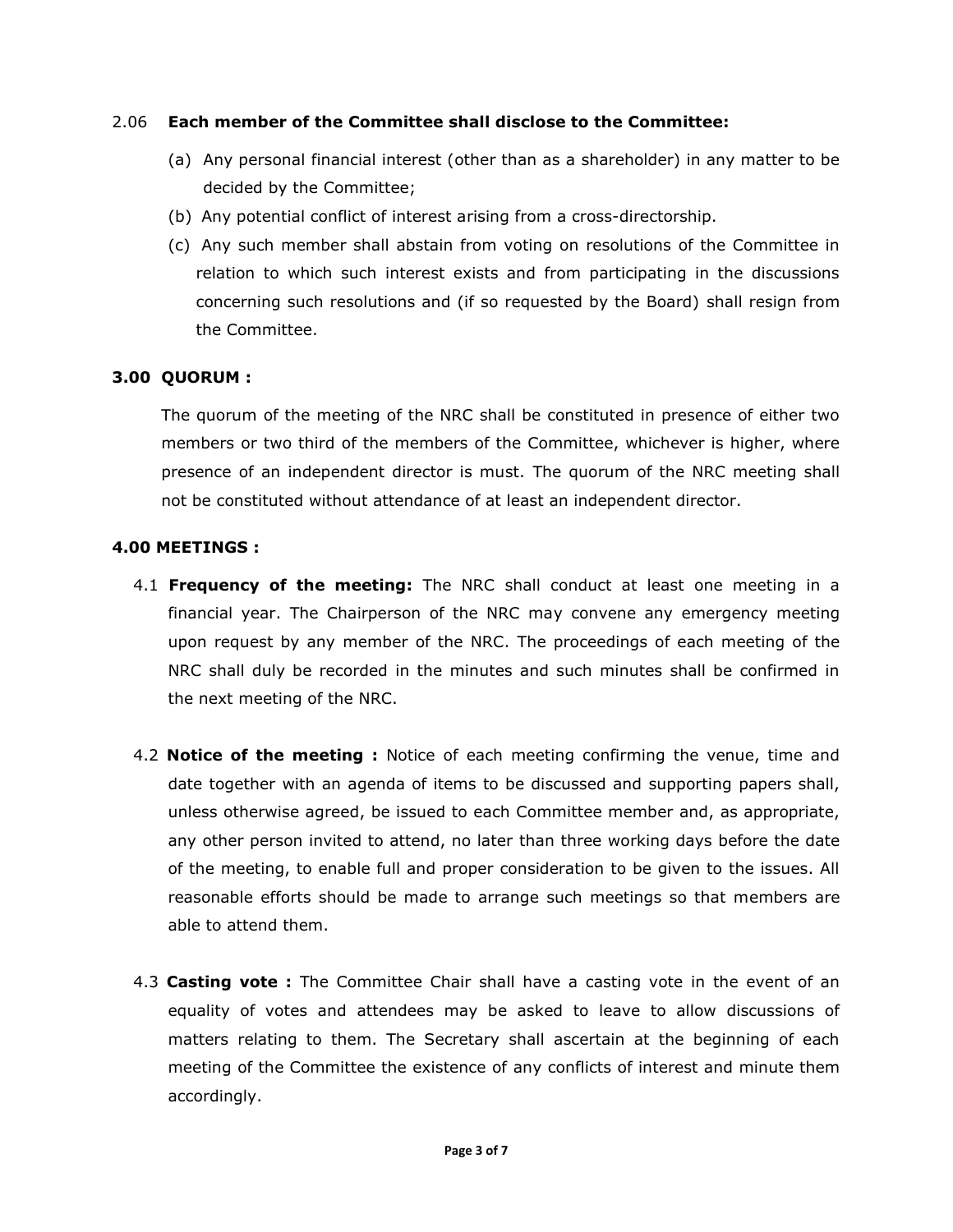# **5. 00 AUTHORITY :**

#### 5.1 **The Board authorizes the Committee to:**

- a) Investigate any activity within its Terms of Reference and make recommendations to the Board which it deems appropriate on any area within its remit where action or improvement is needed.
- b) Seek any information it requires from or request the attendance at any of its meetings of any director or any employee of the Group and all directors and employees are expected to co-operate with any requests made by the Committee.
- C)Use any form of resource that it considers to be appropriate, including obtaining, at the Company's expense (such expense to be agreed in advance with the Committee Chair).
- d)Legal or other independent professional advice as it considers necessary to fulfil its responsibilities on any matter within its Terms of Reference and to secure attendance of outsiders with relevant experience and expertise; and where directors have concerns which cannot be resolved about the business of the Committee or a proposed action, they should ensure that their concerns are recorded in the Committee minutes. On resignation, a Non-Executive Director should provide a written statement to the Committee Chair, for circulation to the Board, if they have any such concerns.

#### **6.00 ROLE AND RESPONSIBILITIES:**

- a) NRC shall be independent and responsible or accountable to the Board and to the shareholders.
- b) NRC shall oversee, among others, the following matters and make report with recommendation to the Board formulating the criteria for determining qualifications, positive attributes and independence of a director and recommend a policy to the Board, relating to the remuneration of the Directors, top level executive, considering the following:
	- (i) The level and composition of remuneration is reasonable and sufficient to attract, retain and motivate suitable directors to run the company successfully;
	- (ii) The relationship of remuneration to performance is clear and meets appropriate performance benchmarks; and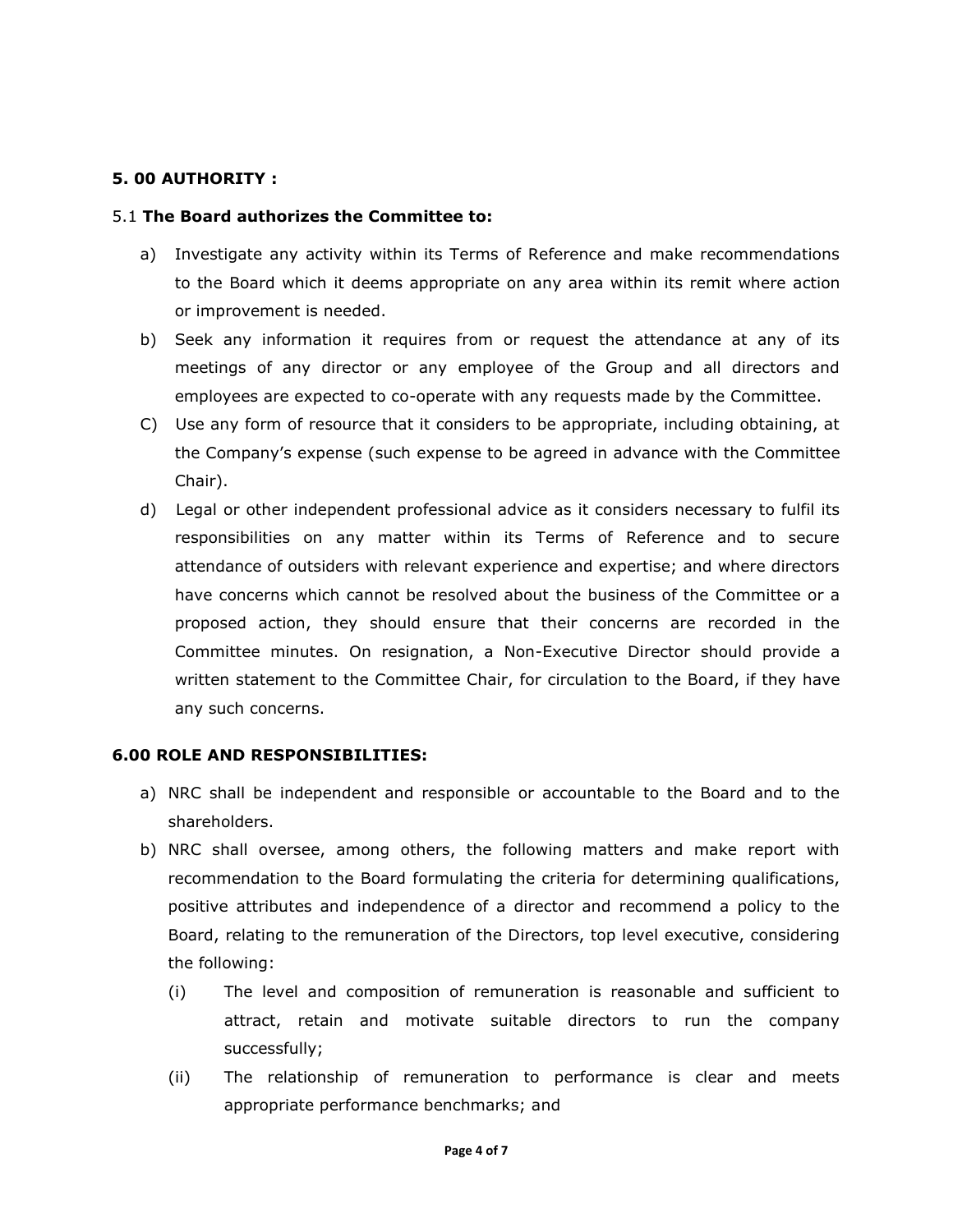- (iii) Remuneration to directors, top level executive involves a balance between fixed and incentive pay reflecting short and long-term performance objectives appropriate to the working of the company and its goals;
- (iv) Devising a policy on Board's diversity taking into consideration age, gender, experience, ethnicity, educational background and nationality;
- (v) Identifying persons who are qualified to become directors and who may be appointed in top level executive position in accordance with the criteria laid down, and recommend their appointment and removal to the Board;
- (vi) Formulating the criteria for evaluation of performance of independent directors and the Board;
- (vii) Identifying the Company's needs for employees at different levels and determine their selection, transfer or replacement and promotion criteria upon the assistance of the Chief Executive;
- (viii) The Chief Executive Officer shall prepare the organogram of the Company along with human resources and training policies and NR committee shall recommend and review the policies annually. The Committee will place those policies before the Board for approval instruct the Management to act as per the approved policy and guidelines;
- (ix) The Company shall disclose the nomination and remuneration policy and the evaluation criteria and activities of NRC during the year at a glance in its annual report.

# **7.00 SUCCESSION PLAN :**

The Committee shall:

- (a) Give full consideration at regular intervals to succession planning for Directors and other senior executives in the course of its work, taking into account the challenges and opportunities facing the Group and the skills and experience needed in the future.
- (b) In assistance of the Chief Executive Officer the Committee shall formulate the plans for recommendation to the Board on succession for both Executive and Non-Executive Directors and, in particular, for the key roles of Chairman and Chief Executive Officer.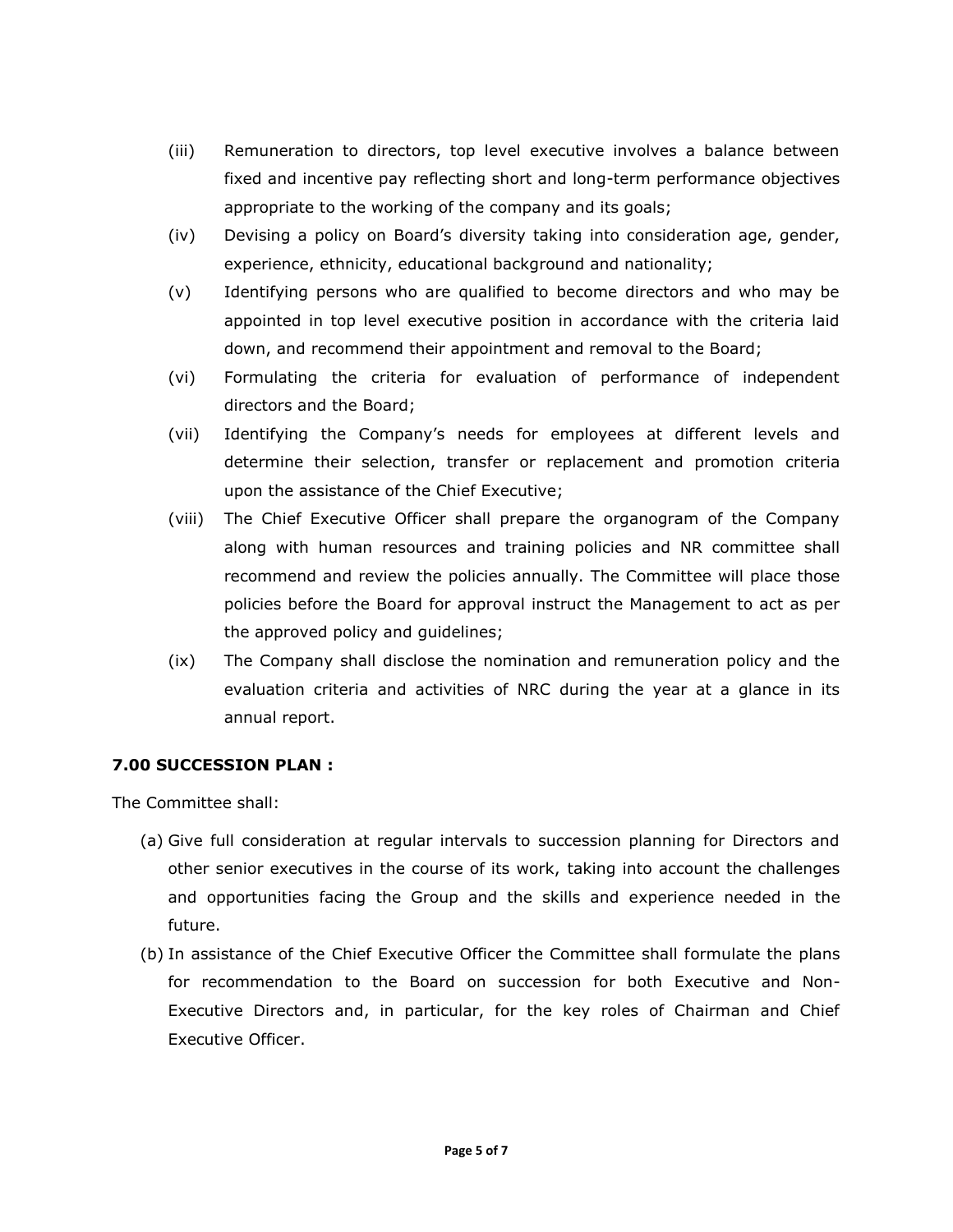### **8.00 OTHER MATTERS :**

In assistance of the top level executive or CEO, the Committee shall review and recommend the following:

- a) The re-appointment of any Non-Executive Director at the conclusion of their specified term of office having given due regard to their performance and ability to continue to contribute to the Board in the light of the knowledge, skills and experience required;
- b) The annual re-election by shareholders of any director having given due consideration to their performance and ability to continue to be effective and contribute to the Board in the light of the knowledge, skills and experience required and specific account being taken of the need for progressive refreshing of the Board particularly where a non-executive director has served for 6 years or more.
- c) Any matters relating to the continuation in office of any Director at any time including the suspension or termination of service of an Executive Director as an employee of the Company subject to the provisions of the law and their service contract.
- d) The appointment of any Director to an executive or other office, including the role of Senior Independent Director.
- e) The Board's policy for the selection and appointment of senior management.
- f) The Board's policy for the selection and appointment of the Company Secretary: and the Committee will also make recommendations to the material subsidiary Boards of the Group on the membership of their Board committees, where applicable, in consultation with the Chair of the relevant committees.

# **9.00 BOARD EVALUATION:**

The Committee Shall:

- (a) Consider and set the criteria for the performance review of each Non-Executive Director;
- (b) Ensure that annual assessments of the performance of the Chairman, the Chief Executive Officer, and the Chief Financial Officer are undertaken;
- (c) Ensure an annual performance evaluation is undertaken of the effectiveness of the Board, each Committee of the Board and the contribution of each Director, such evaluation to be externally facilitated at least once every three years;
- (d) Ensure the Committee reviews the results of the board evaluation processes that relate to the Board composition.